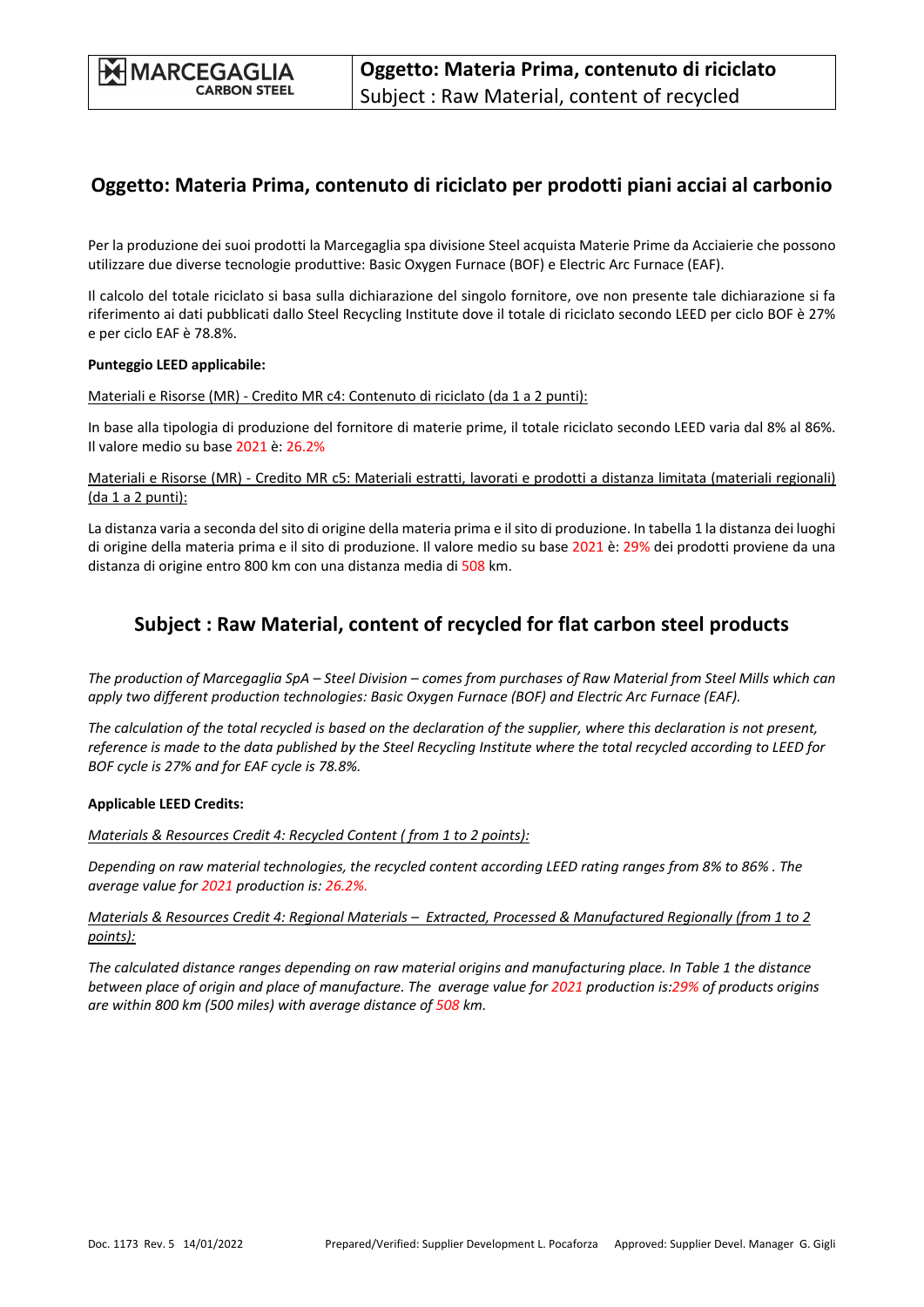# **Tabella 1 / Table 1**

| Produttore materia prima<br>Raw material producer |                                                                 | ISO 14021<br>Valore di contenuto riciclato (per unità di massa)<br>Value of recycled content (per mass unit) |                                                                                           | <b>LEED</b><br>%post-consumo<br>$+1/2%$ pre-       | Distanza Origine <-><br>Luogo di fabbricazione<br>Marcegaglia <sup>2</sup> |
|---------------------------------------------------|-----------------------------------------------------------------|--------------------------------------------------------------------------------------------------------------|-------------------------------------------------------------------------------------------|----------------------------------------------------|----------------------------------------------------------------------------|
| <b>Nome</b><br>Company                            | Ciclo<br>produttore <sup>1</sup><br>Producer route <sup>1</sup> | %contenuto post-<br>consumo<br>%content post-<br>consumer                                                    | %contenuto post-produzione<br>(pre-consumo)<br>%content post-production<br>(pre-consumer) | consumo<br>%post-<br>consumer+1/2%<br>pre-consumer | Distance Origin <-> Place<br>of manufacture<br>Marcegaglia <sup>2</sup>    |
| Raw material producer #1                          | <b>BOF</b>                                                      | 14,28                                                                                                        | 3,23                                                                                      | 17,5                                               | > 800 km                                                                   |
| Raw material producer #2                          | <b>BOF</b>                                                      | 7,1                                                                                                          | 1,1                                                                                       | 8,4                                                | 600 km                                                                     |
| Raw material producer #3                          | <b>BOF</b>                                                      | 19,8                                                                                                         | 14,4                                                                                      | 27,0                                               | > 800 km                                                                   |
| Raw material producer #4                          | <b>BOF</b>                                                      | 19,8                                                                                                         | 14,4                                                                                      | 27,0                                               | > 800 km                                                                   |
| Raw material producer #5                          | <b>BOF</b>                                                      | 19,8                                                                                                         | 14,4                                                                                      | 27,0                                               | > 800 km                                                                   |
| Raw material producer #6                          | <b>BOF</b>                                                      | 19,8                                                                                                         | 14,4                                                                                      | 27,0                                               | > 800 km                                                                   |
| Raw material producer #7                          | <b>BOF</b>                                                      | 19,8                                                                                                         | 14,4                                                                                      | 27,0                                               | > 800 km                                                                   |
| Raw material producer #8                          | <b>BOF</b>                                                      | 14,28                                                                                                        | 3,23                                                                                      | 17,5                                               | 570 km                                                                     |
| Raw material producer #9                          | <b>BOF</b>                                                      | 19,8                                                                                                         | 14,4                                                                                      | 27,0                                               | 170                                                                        |
| Raw material producer #10                         | <b>BOF</b>                                                      | 19,8                                                                                                         | 14,4                                                                                      | 27,0                                               | > 800 km                                                                   |
| Raw material producer #11                         | EAF                                                             | 69                                                                                                           | 19,5                                                                                      | 78,8                                               | > 800 km                                                                   |
| Raw material producer #12                         | EAF                                                             | 76                                                                                                           | 19,5                                                                                      | 85,8                                               | 195 km                                                                     |
| Raw material producer #13                         | <b>BOF</b>                                                      | 14,28                                                                                                        | 3,23                                                                                      | 17,5                                               | > 800 km                                                                   |
| Raw material producer #14                         | <b>BOF</b>                                                      | 19,8                                                                                                         | 14,4                                                                                      | 27,0                                               | > 800 km                                                                   |
| Raw material producer #15                         | <b>BOF</b>                                                      | 19,8                                                                                                         | 14,4                                                                                      | 27,0                                               | > 800 km                                                                   |
| Raw material producer #16                         | <b>BOF</b>                                                      | 14,28                                                                                                        | 3,23                                                                                      | 17,5                                               | > 800 km                                                                   |
| Raw material producer #17                         | <b>BOF</b>                                                      | 19,8                                                                                                         | 14,4                                                                                      | 27,0                                               | > 800 km                                                                   |
| Raw material producer #18                         | <b>BOF</b>                                                      | 19,8                                                                                                         | 14,4                                                                                      | 27,0                                               | > 800 km                                                                   |
| Raw material producer #19                         | <b>BOF</b>                                                      | 19,8                                                                                                         | 14,4                                                                                      | 27,0                                               | > 800 km                                                                   |
| Raw material producer #20                         | EAF                                                             | 69                                                                                                           | 19,5                                                                                      | 78,8                                               | > 800 km                                                                   |
| Raw material producer #21                         | <b>BOF</b>                                                      | 14,28                                                                                                        | 3,23                                                                                      | 17,5                                               | > 800 km                                                                   |
| Raw material producer #22                         | <b>BOF</b>                                                      | 19,8                                                                                                         | 14,4                                                                                      | 27,0                                               | > 800 km                                                                   |
| Raw material producer #23                         | <b>BOF</b>                                                      | 19,8                                                                                                         | 14,4                                                                                      | 27,0                                               | > 800 km                                                                   |
| Raw material producer #24                         | <b>BOF</b>                                                      | 19,8                                                                                                         | 14,4                                                                                      | 27,0                                               | 800 km                                                                     |
| Raw material producer #25                         | <b>BOF</b>                                                      | 19,8                                                                                                         | 14,4                                                                                      | 27,0                                               | > 800 km                                                                   |
| Raw material producer #26                         | <b>BOF</b>                                                      | 19,8                                                                                                         | 14,4                                                                                      | 27,0                                               | > 800 km                                                                   |
| Raw material producer #27                         | <b>BOF</b>                                                      | 19,8                                                                                                         | 14,4                                                                                      | 27,0                                               | > 800 km                                                                   |
| Raw material producer #28                         | <b>BOF</b>                                                      | 19,8                                                                                                         | 14,4                                                                                      | 27,0                                               | > 800 km                                                                   |
| Raw material producer #29                         | EAF                                                             | 69                                                                                                           | 19,5                                                                                      | 78,8                                               | > 800 km                                                                   |
| Raw material producer #30                         | <b>BOF</b>                                                      | 19,8                                                                                                         | 14,4                                                                                      | 27,0                                               | > 800 km                                                                   |
| Raw material producer #31                         | <b>BOF</b>                                                      | 19,8                                                                                                         | 14,4                                                                                      | 27,0                                               | > 800 km                                                                   |

*1 DRI/EAF Route comparable to BOF route in terms of recycled content*

*2 Radius distance (<500 miles or 800 km) calculated on Marcegaglia Ravenna as Place of manufacture*

 *(\*) Ref. To Marcegaglia internal doc. 1415*